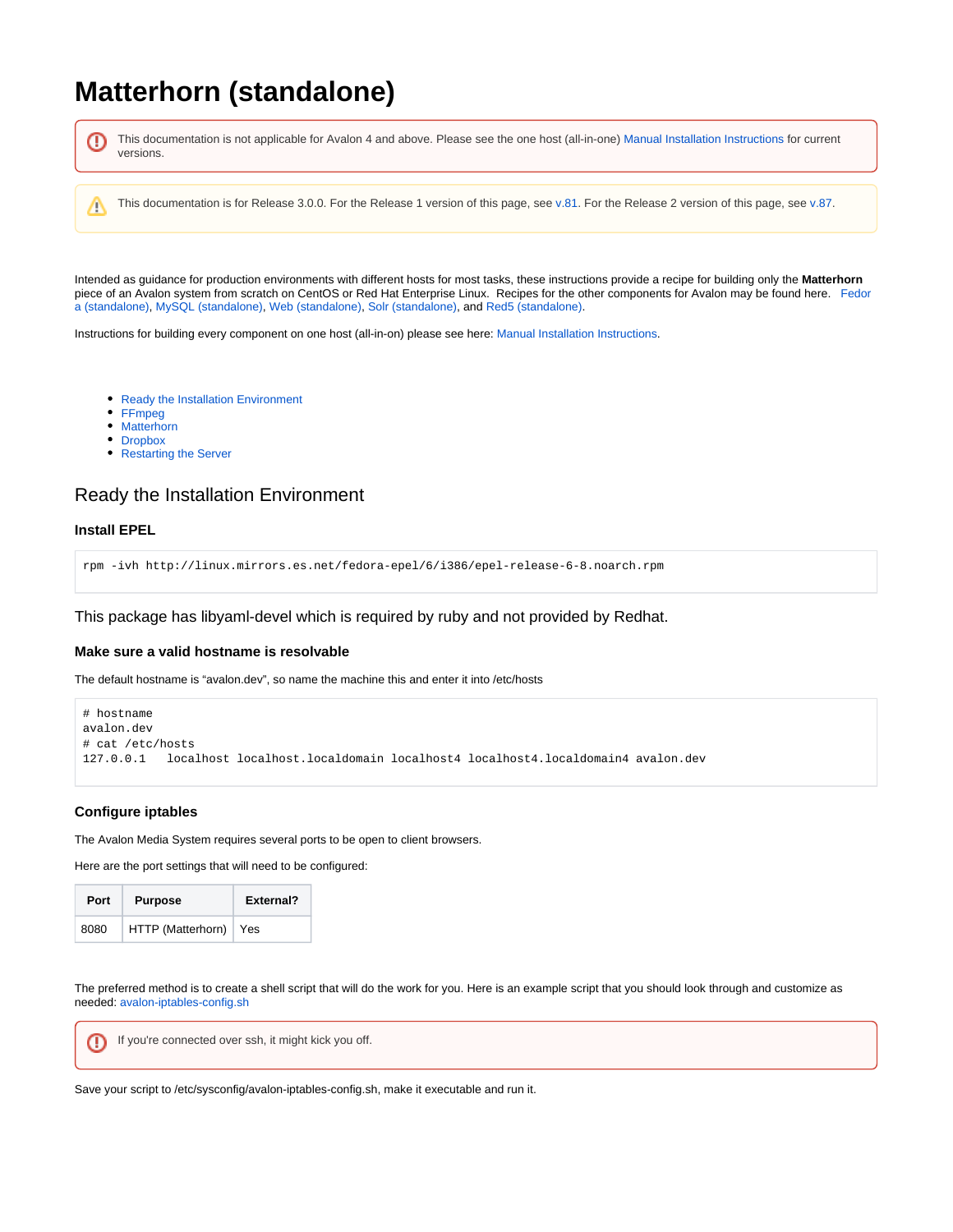chmod +x /etc/sysconfig/avalon-iptables-config.sh /etc/sysconfig/avalon-iptables-config.sh

If you run into connection issues you can disable the iptables, by running "service iptables stop". This will completely drop your firewall. When finished troubleshooting run "service iptables start".

#### **Disable SELinux**

```
echo 0 > /selinux/enforce 
vim /etc/selinux/config #change the value of `SELINUX` from `enforcing` to `permissive`
```
#### <span id="page-1-1"></span>**Add the NUL repository**

Create the NUL repository config file:

```
vim /etc/yum.repos.d/nul-public.repo
```
#### Append the following code:

```
[nul_public]
name=NUL Library Public RHEL repository
baseurl=http://yumrepo-public.library.northwestern.edu/x86_64
enabled=1
gpgcheck=1
gpgkey=file:///etc/pki/rpm-gpg/RPM-GPG-KEY-nul
cost=150
```
Install and place the NUL GPG key in the proper location:

curl http://yumrepo-public.library.northwestern.edu/RPM-GPG-KEY-nul -o /etc/pki/rpm-gpg/RPM-GPG-KEY-nul

# Install development libraries and packages for building Ruby

```
yum groupinstall "Development Tools"
yum install readline-devel zlib-devel libyaml-devel libffi-devel openssl-devel libxml2-devel libxslt-devel
```
# <span id="page-1-0"></span>FFmpeg

#### **Installation prerequisites**

Install prerequisite packages using yum and the [NUL-public repository](#page-1-1)

```
yum install SDL-devel a52dec-devel bzip2-devel faad2-devel freetype-devel frei0r-plugins-devel \
         gsm-devel imlib2-devel lame-devel libdc1394-devel libraw1394-devel librtmp-devel libtheora-devel \
         libva-devel libfaac-devel libvdpau-devel libstdc++-devel libvorbis-devel libvpx-devel \
         mediainfo opencore-amr-devel opencv-devel openjpeg-devel openssl-devel schroedinger-devel \
         speex-devel texi2html vo-aacenc-devel x264-devel xvidcore-devel yasm zlib-devel
```
Install rpmdev-setuptree

yum install rpmdevtools

## **Install ffmpeg srpm**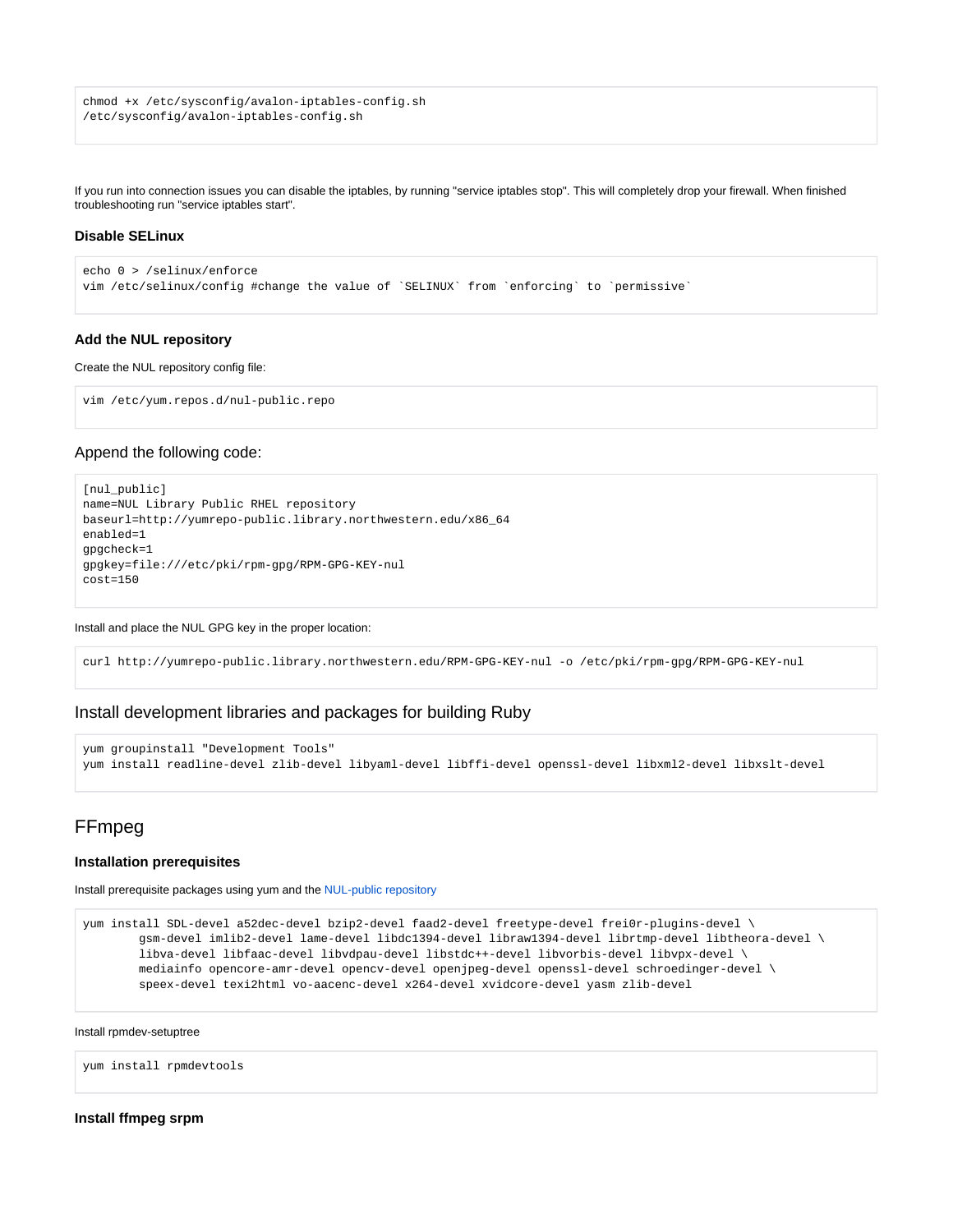```
#rpmdev-setuptree
#rpm -ivh https://github.com/avalonmediasystem/avalon-installer/raw/master/files/ffmpeg/ffmpeg-1.2-59a.el6.src.
rpm
Retrieving https://github.com/avalonmediasystem/avalon-installer/raw/master/files/ffmpeg/ffmpeg-1.2-59a.el6.src.
rpm
   1:ffmpeg warning: user makerpm does not exist - using root
warning: group makerpm does not exist - using root
########################################### [100%]
warning: user makerpm does not exist - using root
warning: group makerpm does not exist - using root
Build ffmpeg binary as non-root and install as root
#rpmbuild -bb rpmbuild/SPECS/ffmpeg12.spec
#rpm -ivh /root/rpmbuild/RPMS/x86_64/ffmpeg-*.rpm
```
# <span id="page-2-0"></span>Matterhorn

#### **Install Matterhorn**

#### Create a user for Matterhorn and then install Matterhorn

```
useradd matterhorn
yum -y install java-1.6.0-sun
wget https://github.com/avalonmediasystem/avalon-felix/archive/1.4.x.tar.gz
tar xvf 1.4.x.tar.gz
mv avalon-felix-1.4.x /usr/local/matterhorn
wget https://raw.github.com/avalonmediasystem/config-files/master/matterhorn/matterhorn_init.sh
mv matterhorn_init.sh /etc/init.d/matterhorn
chmod +x /etc/init.d/matterhorn
chown -R matterhorn:matterhorn /usr/local/matterhorn
```
#### Add avalon user and create avalon directory.

```
useradd avalon
useradd red5
mkdir -p /var/www/avalon
chown -R avalon:avalon /var/www/avalon
```
#### Create and configure streaming directories.

```
mkdir -p /usr/local/red5/webapps/avalon/streams
mkdir /var/avalon
mkdir -p /var/www/avalon/public/streams
chown red5:avalon /usr/local/red5/webapps/avalon/streams
chmod 0775 /usr/local/red5/webapps/avalon/streams
ln -s /usr/local/red5/webapps/avalon/streams /var/avalon/rtmp_streams
mkdir /var/avalon/hls_streams
chown root:root /var/avalon/hls_streams/
ln -s /var/avalon/hls_streams/ /var/www/avalon/public/streams
chmod 0775 /var/avalon/hls_streams/
```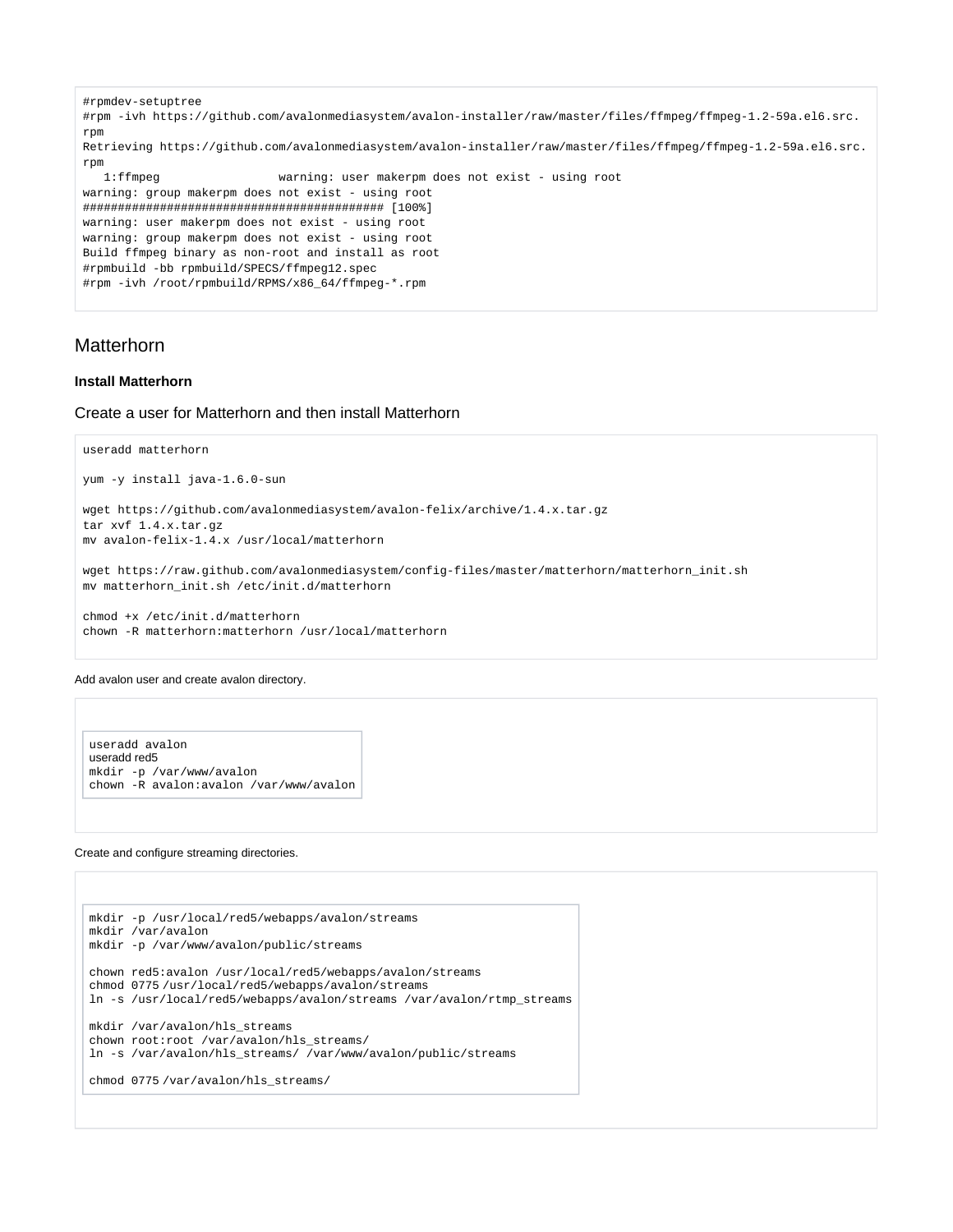#### **Configure Matterhorn**

## Download Matterhorn config and verify property values.

```
wget https://raw.github.com/avalonmediasystem/config-files/master/matterhorn/config.properties
vim config.properties
```
## Change the server url port from 18080 to 8080

org.opencastproject.server.url=http://localhost:8080

#### And verify the configuration of the streaming directories

```
org.opencastproject.streaming.directory=/var/avalon/rtmp_streams
org.opencastproject.hls.directory=/var/avalon/hls_streams
```
#### Move the config to the appropriate spot

```
mv config.properties /usr/local/matterhorn/etc/
```
## Add matterhorn user to the avalon group.

usermod -G avalon matterhorn

# <span id="page-3-0"></span>Dropbox

```
groupadd -r dropbox
useradd -r avalondrop
usermod -G dropbox avalon
mkdir -p /var/avalon/dropbox
chown avalondrop:dropbox /var/avalon/dropbox
chmod 2775 /var/avalon/dropbox
```
# override default of no subsystems

# Edit /etc/ssh/sshd\_config

```
Subsystem sftp internal-sftp
# Example of overriding settings on a per-user basis
#Match User anoncvs
# X11Forwarding no
# AllowTcpForwarding no
# ForceCommand cvs server
Match Group dropbox
ChrootDirectory /var/avalon
X11Forwarding no
AllowTcpForwarding no
ForceCommand internal-sftp
```
#### Restart SSH

service sshd restart

<span id="page-3-1"></span>Restarting the Server